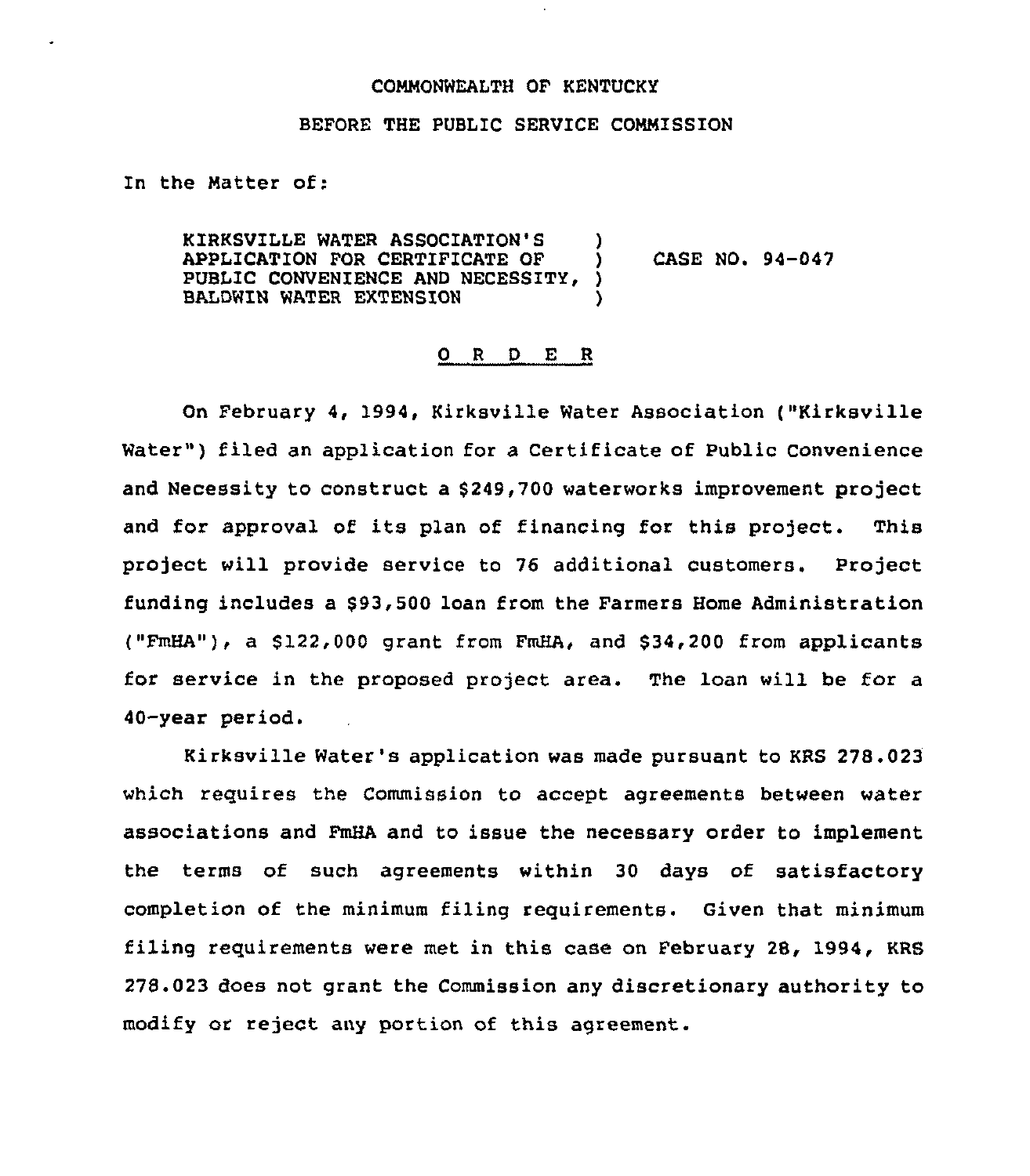IT IS THEREFORE ORDERED that:

1. Kirksville Water is hereby granted <sup>a</sup> Certificate of Public Convenience and Necessity for the proposed construction project.

2. Kirksville Water's proposed plan of financing with FmHA is accepted.

3. Kirksville Water shall file <sup>a</sup> copy of the "as-built" drawings and a certified statement that the construction has been satisfactorily completed in accordance with the contract plans and specifications within 60 days of the substantial completion of the construction certificated herein.

4. Kirksville Water shall monitor the adequacies of the expanded water distribution system after construction. If the level of service is inadequate or declining or the pressure to any customer falls outside the requirements of 807 KAR 5:066, Section 5(1), Kirksville Water shall take immediate action to bring the system into compliance with Commission regulations.

Nothing contained herein shall. be deemed a warranty of the Commonwealth of Kentucky, or any agency thereof, of the financing herein accepted.

 $-2-$